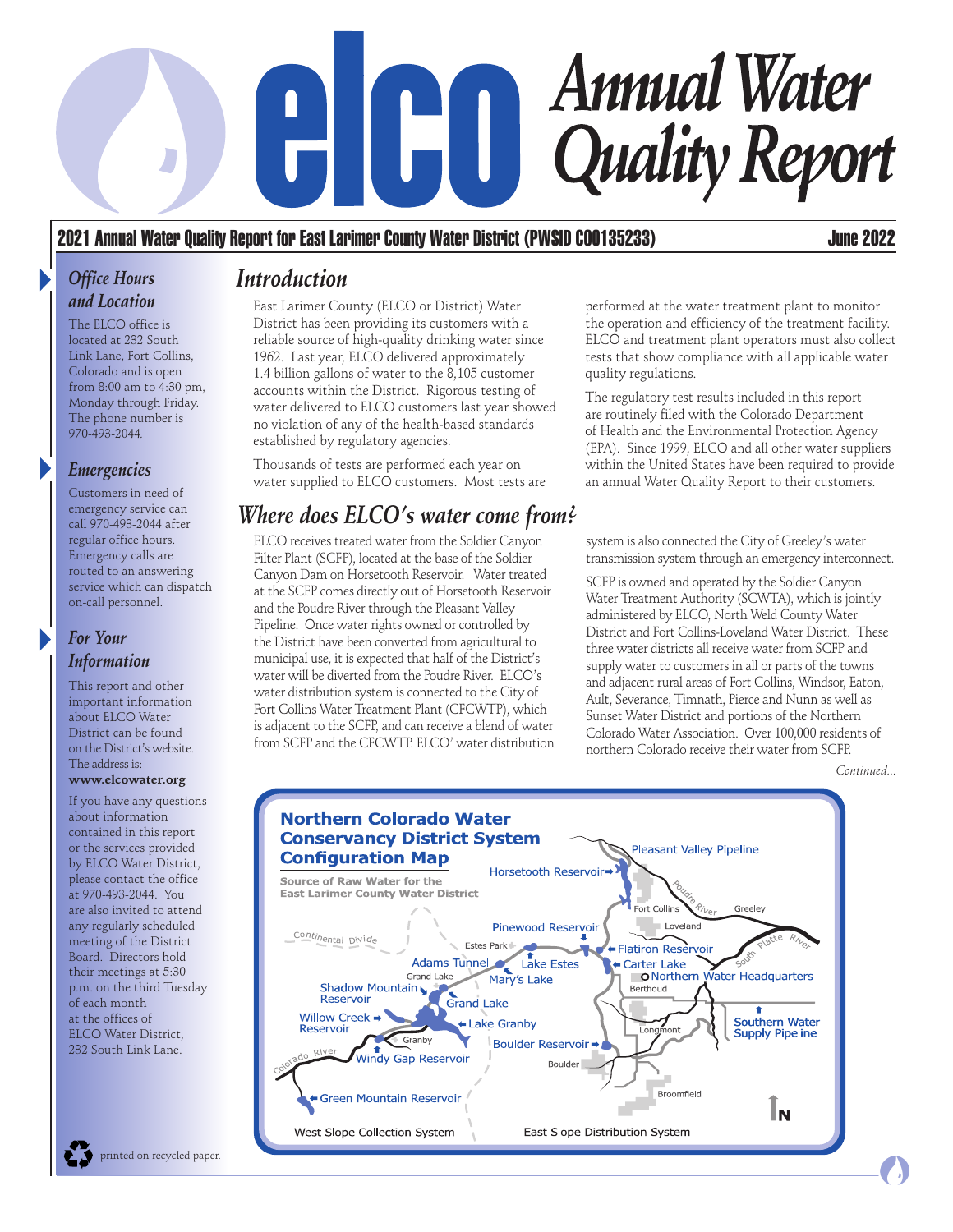### *Where does ELCO's water come from? ...*

Water in Horsetooth Reservoir originates as snow in the upper reaches of the Colorado River basin. Snowmelt is collected in reservoirs on the western slope of the Rocky Mountains and diverted through a series of tunnels and canals for use in northeastern Colorado.

Horsetooth Reservoir is part of the Colorado-Big Thompson (C-BT) Project, the largest transmountain diversion project in the state. The C-BT project is administered by the Northern Colorado Water Conservancy District. The Conservancy District oversees the delivery of water for agricultural, municipal, and industrial

uses to almost 1.5 million acres of northeastern Colorado. The map on the front illustrates the location of some of the reservoirs and canals used by the Conservancy District to deliver C-BT water to the Front Range. Additional information about the Conservancy District can be found at www.northernwater.org.

assessment results provide a starting point for developing a source water protection plan. Please contact the ELCO office at 970-493- 2044 if you have any questions about the Drinking Water Consumer Confidence Report. We want you, our valued customers, to be informed about the services we provide and the quality water we deliver to you every day.

### *Our Water Source(s) of Treated Drinking Water*

| <b>ELCO Water Sources</b>                                   |                      |                   |  |  |  |  |
|-------------------------------------------------------------|----------------------|-------------------|--|--|--|--|
| <b>Source</b>                                               | <b>Source Type</b>   | <b>Water Type</b> |  |  |  |  |
| <b>Horsetooth Reservoir</b>                                 | Intake to SCFP       |                   |  |  |  |  |
| <b>Cache la Poudre River</b>                                |                      | Surface<br>Water  |  |  |  |  |
| Soldier Canyon Filter Plant (SCFP) (Consecutive Connection) | <b>Treated Water</b> |                   |  |  |  |  |

The Colorado Department of Public Health and Environment has provided us with a Source Water Assessment Report for our water supply. You may obtain a copy of the report by visiting http://wqcdcompliance.com/ccr. The report is located under "Source Water Assessment Reports", and then "Assessment Report by County". Select LARIMER County and find 135718 SOLDIER CANYON FILTER PLANT or by contacting SCFP at 970-482-3143.

### *How is ELCO's water treated?*

Water delivered to the SCFP must go through several stages of treatment before it is delivered to ELCO customers. The first stage of treatment mixes chemicals (oxidizers and coagulants) with the water to create tiny, sticky clumps of particles in a process called *flocculation*. The 'floc' captures dirt and debris in the water. The floc grows larger as it passes through the flocculation basins

### *What contaminants might be in drinking water?*

The sources of drinking water (both tap water and bottled water) include rivers, lakes, streams, ponds, reservoirs, springs, and wells. As water travels over the surface of the land or through the ground, it dissolves naturally occurring minerals and, in some cases, radioactive material, and can pick up substances resulting from the resulting from the presence of animals or from human activity.

*Contaminants that may be present in source water include:*

*Microbial contaminants* such as viruses and bacteria, which may come from sewage treatment plants, septic systems, agricultural

### *Is there fluoride or chlorine in ELCO's water?*

Small amounts of chlorine and fluoride are added to the water as it leaves the Soldier

The Source Water Assessment Report provides a screening-level evaluation of potential contamination that could occur. It does not mean that the contamination has or will occur. We can use this information to evaluate the need to improve our current water treatment capabilities and prepare for future contamination threats. This can help us ensure that quality finished water is delivered to your homes. In addition, the source water

on its way to the next step of the treatment process called sedimentation.

In the *sedimentation* stage of treatment, floc in the water sinks to the bottom of the sedimentation basins (where it is removed) while the clear water above the settled floc is diverted for filtration. During *filtration*, water passes through layers of anthracite coal, sand and gravel to remove

*Inorganic contaminants* such as salts and metals, which can be naturally-occurring or result from urban storm water runoff, industrial, or domestic wastewater

discharges, oil and gas production, mining, or

*Pesticides and herbicides* which may come from a variety of sources such as agricultural, urban storm water runoff, and residential

*Organic chemical contaminants* including synthetic and volatile organic chemicals which are by-products of industrial processes and petroleum production, and can also come

livestock operations, and wildlife.

farming.

 $11SPC$ 

any remaining impurities. After filtration additional chemicals are added to help stabilize the treated water. *Stabilization* is necessary to reduce the corrosiveness of water supplied to District customers. Finally, small amounts of chlorine and fluoride are added to the water. Chlorine kills any bacteria that may still be in the water. Fluoride helps reduce tooth decay.

from gas stations, urban storm water runoff, and septic systems.

> *Radioactive contaminants* which can be naturally occurring or be the result of oil and gas production and mining activities.

In order to ensure that tap water is safe to drink, the Colorado Department of Public Health and Environment prescribes regulations limiting the amount of certain contaminants in water provided by public water systems. The U.S. Food and Drug Administration (FDA) regulations establish limits for contaminants in bottled water that must provide the same protection for public health.

Canyon Filter Plant. Chlorine is added to disinfect the water against any bacteria

that may still be in the water. Fluoride is added to help reduce tooth decay.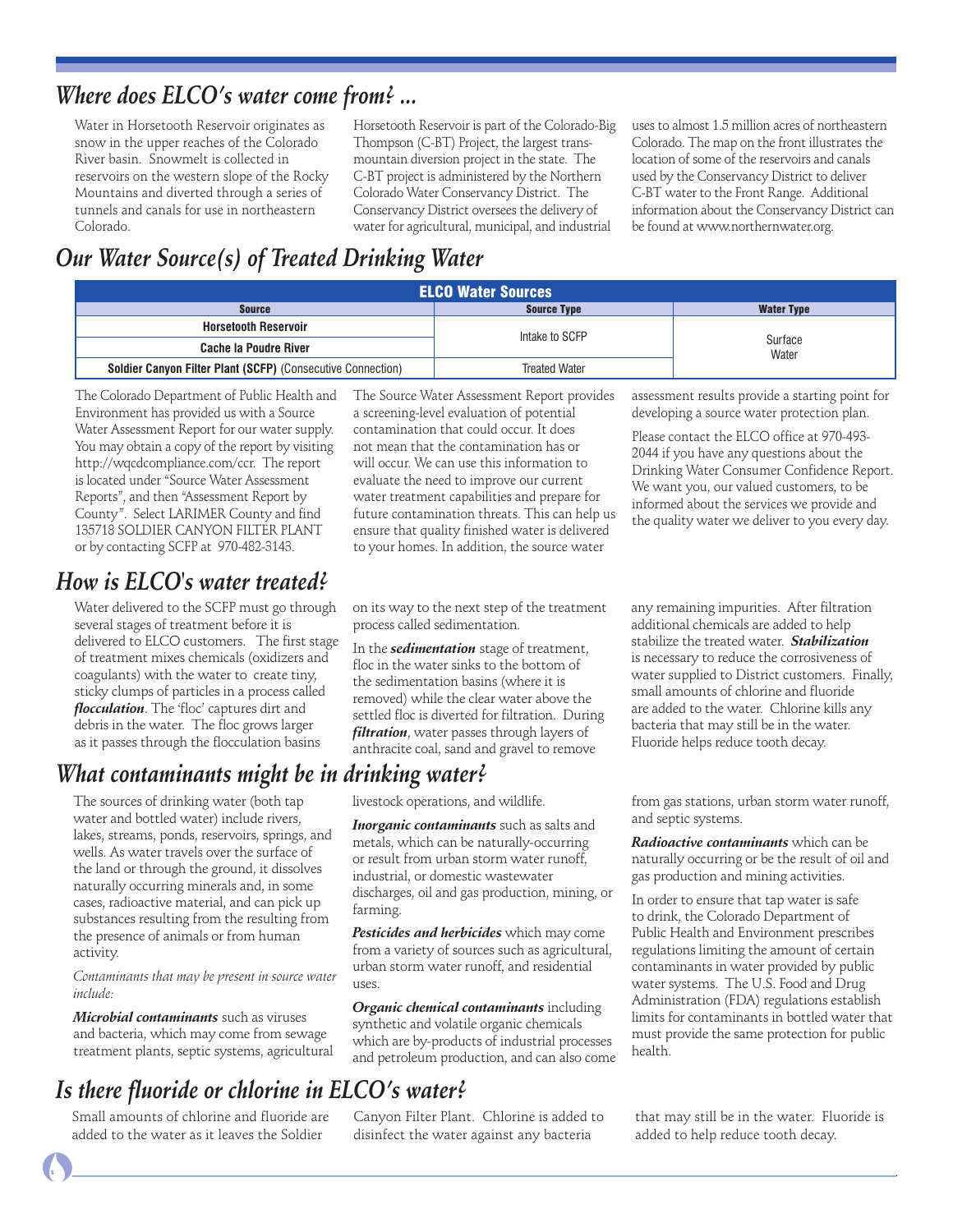### *Is ELCO's water safe for everyone?*

All drinking water, including bottled water, may reasonably be expected to contain at least small amounts of some contaminants. The presence of contaminants does not necessarily indicate that the water poses a health risk. More information about contaminants and potential health effects can be obtained by calling the Environmental Protection Agency's *Safe Drinking Water Hotline 1-800-426-4791* or by visiting *http://epa.*

### *Lead in Drinking Water?*

If present, elevated levels of lead can cause serious health problems (especially for pregnant women and young children). Infants and young children are typically more vulnerable to lead in drinking water than the general population. It is possible that lead levels at your home may be higher than

### *Is ELCO's water hard or soft?*

Many industrial and domestic water users are concerned about the hardness of their water. Manufacturers of dishwashers and washing machines sometimes recommend settings that depend on the hardness of water. Hard water requires more soap and synthetic detergents for home laundry and washing, and

#### *gov/ground-water-and-drinking-water.*

Some people may be more vulnerable to contaminants in drinking water than the general population. Immuno-compromised persons such as persons with cancer undergoing chemotherapy, persons who have undergone organ transplants, people with HIV-AIDS or other immune system disorders, some elderly, and infants can be particularly at risk of infections. These people should seek advice about drinking

other homes in the community as a result of materials used in your home's plumbing. If you are concerned about lead in your water, you may wish to have your water tested. When your water has been sitting for several hours, you can minimize the potential for lead exposure by flushing your tap for 30

contributes to scaling in boilers and industrial equipment. Calcium and magnesium dissolved in water are the two most common minerals that make water "hard".

The hardness of water is referred to by two types of measurements: grains per water from their health care providers. For more information about contaminants and potential health effects, or to receive a copy of the U.S. Environmental Protection Agency (EPA) and the U.S. Centers for Disease Control (CDC) guidelines on appropriate means to lessen the risk of infection by Cryptosporidium and microbiological contaminants call the *EPA Safe Drinking Water Hotline at 1-800-426-4791.* 

seconds to 2 minutes before using water for drinking or cooking. Additional information on lead in drinking water, testing methods, and steps you can take to minimize exposure is available from the *EPA Safe Drinking Water Hotline at 1-800-426-4791* or at *http://www.epa.gov/safewater/lead.*

gallon and milligrams per liter (mg/l). The water supplied by ELCO has a hardness of approximately 35 mg/l or 2 grains per gallon. The following table shows that *ELCO water would be classified as "soft water".*

| <b>Water Hardness Scale</b> |                            |                              |  |  |  |  |
|-----------------------------|----------------------------|------------------------------|--|--|--|--|
| <b>Grains per Gallon</b>    | Millgrams per Liter (mg/l) | <b>Classification</b>        |  |  |  |  |
| $0 - 4.3$                   | $0 - 75$                   | Soft Water                   |  |  |  |  |
| $4.3 - 8.8$                 | 75 - 150                   | <b>Moderately Hard Water</b> |  |  |  |  |
| $8.8 - 17.5$                | $150 - 300$                | <b>Hard Water</b>            |  |  |  |  |
| Over 17.50                  | <b>Over 300</b>            | Very Hard Water              |  |  |  |  |

### Important Definitions

*Maximum Contaminant Level (MCL) –* The "Maximum Allowed" is the highest level of a contaminant that is allowed in drinking water. MCLs are set as close to the MCLGs as feasible using the best available treatment technology.

*Treatment Technique (TT) –* A treatment technique is a required process intended to reduce the level of a contaminant in drinking water

*Health-Based –* A violation of either a MCL or TT.

*Non-Health-Based –* A violation that is not a MCL or TT.

*Action Level (AL) –*The concentration of a contaminant which, if exceeded, triggers treatment or other requirements which a water system must follow.

*Maximum Residual Disinfectant Level (MRDL) –* The highest level of a disinfectant allowed in drinking water. There is convincing evidence that addition of a disinfectant is necessary for control of microbial contaminants.

*Maximum Contaminant Level Goal (MCLG) –* The "Goal" is the level of a contaminant in drinking water below which there is no known or expected risk to health. MCLGs allow for a margin of safety.

*Maximum Residual Disinfectant Level Goal (MRDLG) –* The level

of a drinking water disinfectant, below which there is no known or expected risk to health. MRDLGs do not reflect the benefits of the use of disinfectants to control microbial contaminants.

*Violation (No Abbreviation) –* Failure to meet a Colorado Primary Drinking Water Regulation.

*Formal Enforcement Action (No Abbreviation)* – Escalated action taken by the State (due to the risk to public health, or number of severity of violations) to bring a non-compliant water system back into compliance.

*Variance and Exemptions (V/E) –* Department permission not to meet a MCL or treatment technique under certain conditions.

*Gross Alpha (No Abbreviation) –* Gross alpha particle activity compliance value. It includes radium-26, but excludes radon 222, and uranium.

*Picocuries per liter (pCi/L) –* Picocuries per liter is a measure of the radioactivity in water.

*Nephelometric Turbidity Unit (NTU) –* Nephelometric turbidity unit is a measure of the clarity of water. Turbidity in excess of 5 NTU is just noticeable to the average person.

*Compliance Value (No Abbreviation) –* Single or calculated value used to determine if regulatory contaminant level (e.g. MCL) is

met. Examples of calculated values are the 90th Percentile, Running Annual Average (RAA) and Locational Running Annual Average (LRAA).

#### *Average (x-bar) –* Typical Value.

*Range (R)* – Lowest value to the highest value.

Sample Size (n) - Number of count of values (i.e. number of water samples collected).

*Parts per million (ppm) or Milligrams per liter (mg/L) – One part* per million corresponds to one minute in two years or a single penny in \$10,000.

*Parts per billion (ppb) or Micrograms per liter (µg/L) –* One part per billion corresponds to one minute in 2,000 years, or a single penny in \$10,000,000.

*Not Applicable (N/A) –* Does not apply or not available.

*Level 1 Assessment –* A study of the water system to identify potential problems and determine (if possible) why total coliform bacteria have been found in our water system.

*Level 2 Assessment –* A very detailed study of the water system to identify potential problems and determine (if possible) why an E. coli MCL violation has occurred and/or why total coliform bacteria have been found in our water system on multiple occasions.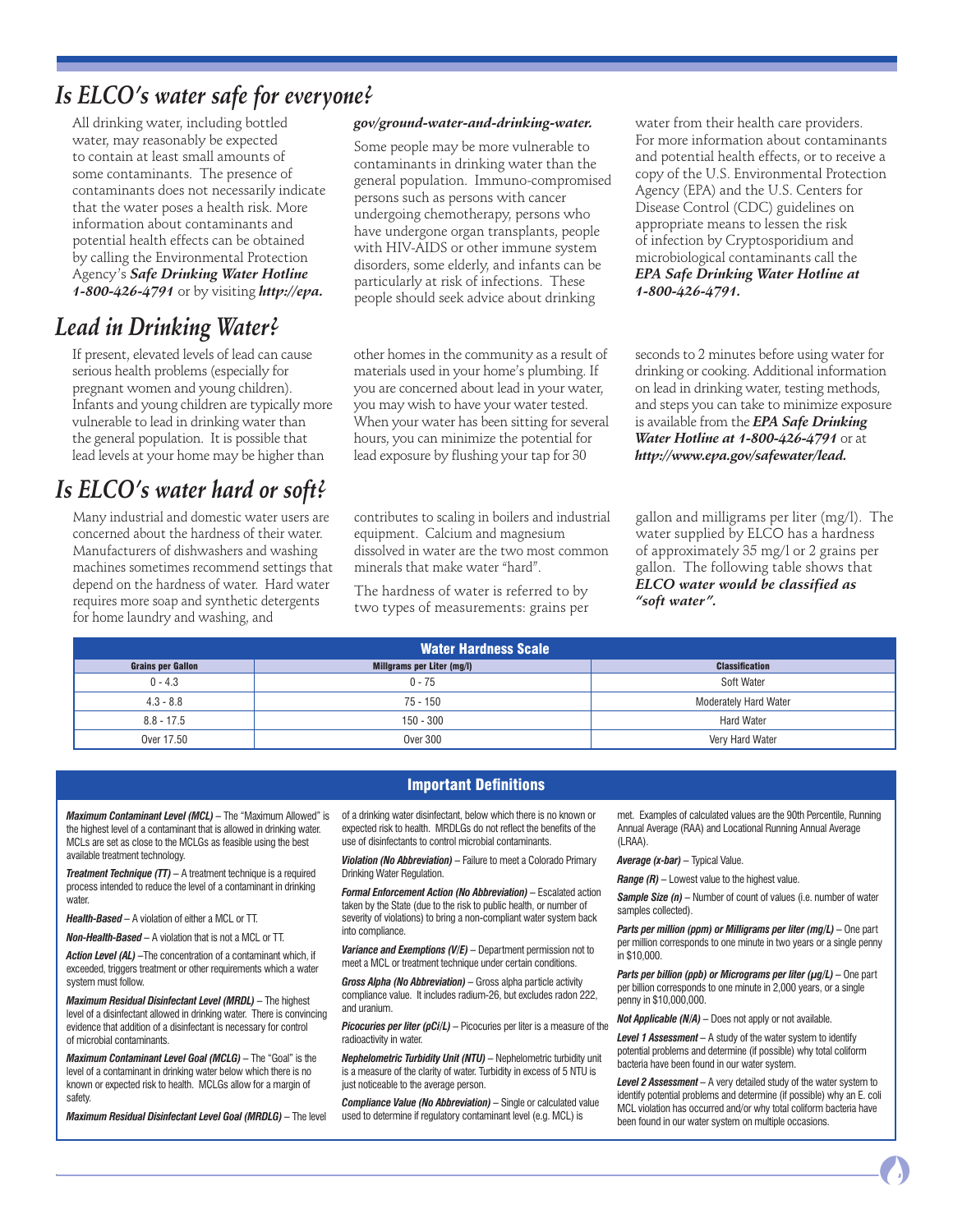# *2021 Water Quality Test Results for ELCO Water District*

The following table shows the results of water quality analyses performed on water supplied by ELCO Water District. Every regulated substance detected in the water, even in the most minute amounts, is listed.

The State of Colorado requires us to monitor for certain contaminants less than once per year because the concentrations of these contaminants are not expected to vary significantly from year to year, or the system is not considered vulnerable to this type of contamination. Therefore, some of our data, though representative, may be more than one year old. Violations and Formal Enforcement Actions, if any, are reported in this report. Results are from monitoring performed for the period of January 1 to December 31, 2021, unless otherwise noted. **If a contaminant is not listed below then it has not been detected.**

*Note: Only detected contaminants sampled within the last 5 years appear in this report. If no tables appear in this section then no contaminants were detected in the last round of monitoring.*

| <b>Raw and Finished Water Samples</b>                                                                                                                       |                                                                                     |                                                                              |                           |                |                                          |                                                                                                                                |                                       |                                                                   |                                                                                          |                                        |                                    |                          |                             |                                                                                                                              |                                                                                                                                                                                                                   |                                                                                                                              |  |
|-------------------------------------------------------------------------------------------------------------------------------------------------------------|-------------------------------------------------------------------------------------|------------------------------------------------------------------------------|---------------------------|----------------|------------------------------------------|--------------------------------------------------------------------------------------------------------------------------------|---------------------------------------|-------------------------------------------------------------------|------------------------------------------------------------------------------------------|----------------------------------------|------------------------------------|--------------------------|-----------------------------|------------------------------------------------------------------------------------------------------------------------------|-------------------------------------------------------------------------------------------------------------------------------------------------------------------------------------------------------------------|------------------------------------------------------------------------------------------------------------------------------|--|
| <b>Parameter</b>                                                                                                                                            |                                                                                     | <b>Sample Size</b>                                                           |                           | <b>Units</b>   |                                          | <b>Average of Samples</b>                                                                                                      | <b>Range of Samples (Low to High)</b> |                                                                   |                                                                                          | <b>TT Minimum Ratio</b>                |                                    |                          | <b>Sample Period</b>        | <b>Violation</b>                                                                                                             | <b>Likely Source of Contamination</b>                                                                                                                                                                             |                                                                                                                              |  |
| <b>Total Organic Carbon Ratio</b>                                                                                                                           |                                                                                     | 12                                                                           |                           | Ratio          |                                          | 1.19<br>0.76 to 1.61<br>1.0                                                                                                    |                                       |                                                                   |                                                                                          |                                        |                                    | 2021                     | <b>No</b>                   | Naturally present in the environment.                                                                                        |                                                                                                                                                                                                                   |                                                                                                                              |  |
|                                                                                                                                                             |                                                                                     |                                                                              |                           |                |                                          |                                                                                                                                |                                       | <b>Sampled at the Entry Point to the Distribution System</b>      |                                                                                          |                                        |                                    |                          |                             |                                                                                                                              |                                                                                                                                                                                                                   |                                                                                                                              |  |
| <b>Parameter</b>                                                                                                                                            |                                                                                     |                                                                              |                           |                | <b>TT Requirement</b>                    | <b>Level Found</b>                                                                                                             |                                       |                                                                   |                                                                                          |                                        |                                    |                          |                             | <b>Sample Date/Period</b>                                                                                                    | Violation                                                                                                                                                                                                         | <b>Source</b>                                                                                                                |  |
| Maximum 1 NTU for any single measurement<br>Turbidity                                                                                                       |                                                                                     |                                                                              |                           |                | Highest single measurement:<br>0.075 NTU |                                                                                                                                |                                       |                                                                   |                                                                                          | May 29, 2021                           | No                                 | Soil Runoff              |                             |                                                                                                                              |                                                                                                                                                                                                                   |                                                                                                                              |  |
| Lowest monthly percentage of samples meeting<br>In any month, at least 95% of samples must be less than 0.3 NTU<br>TT requirement for our technology: 100 % |                                                                                     |                                                                              |                           |                |                                          |                                                                                                                                |                                       |                                                                   |                                                                                          |                                        | All 12 Months<br>No                |                          |                             |                                                                                                                              |                                                                                                                                                                                                                   |                                                                                                                              |  |
| Turbidity has no health effects. However, turbidity can interfere with disinfection and provide a medium for microbial growth.                              |                                                                                     |                                                                              |                           |                |                                          |                                                                                                                                |                                       |                                                                   |                                                                                          |                                        |                                    |                          |                             |                                                                                                                              |                                                                                                                                                                                                                   |                                                                                                                              |  |
|                                                                                                                                                             | <b>Inorganic Contaminents Sampled at the Entry Point to the Distribution System</b> |                                                                              |                           |                |                                          |                                                                                                                                |                                       |                                                                   |                                                                                          |                                        |                                    |                          |                             |                                                                                                                              |                                                                                                                                                                                                                   |                                                                                                                              |  |
| <b>Parameter</b>                                                                                                                                            | <b>MCL</b>                                                                          | <b>MCLG</b>                                                                  | <b>Units</b>              |                | <b>Sample Size</b>                       | <b>Average of Samples</b>                                                                                                      |                                       |                                                                   | <b>Range of Samples (Low-High)</b>                                                       |                                        | <b>Sample Period</b>               |                          | <b>Violation</b>            |                                                                                                                              | <b>Likely Source of Contamination</b>                                                                                                                                                                             |                                                                                                                              |  |
| Barium                                                                                                                                                      | $\overline{2}$                                                                      | 2                                                                            | ppm                       |                | $\overline{4}$                           | 0.02                                                                                                                           |                                       |                                                                   | $0.02 - 0.02$                                                                            |                                        |                                    | 2021<br>N <sub>0</sub>   |                             |                                                                                                                              | Discharge of drilling wastes; discharge from metal refineries;<br>erosion of natural deposits                                                                                                                     |                                                                                                                              |  |
| Fluoride                                                                                                                                                    | $\overline{4}$                                                                      | 4                                                                            | ppm                       |                | $\overline{4}$                           | 053                                                                                                                            |                                       |                                                                   | $0.12 - 0.69$<br>2021                                                                    |                                        |                                    | No                       |                             | Erosion of natural deposits; water additive which promotes strong<br>teeth; discharge from fertilizer and aluminum factories |                                                                                                                                                                                                                   |                                                                                                                              |  |
| Nitrate                                                                                                                                                     | 10                                                                                  | 10                                                                           | ppm                       |                | 4                                        | 0.04                                                                                                                           |                                       |                                                                   | $0.01 - 0.1$                                                                             |                                        | 2021                               |                          | No                          |                                                                                                                              | Runoff from fertilizer us; leaching from septic tanks, sewage;<br>erosion of natural deposits                                                                                                                     |                                                                                                                              |  |
|                                                                                                                                                             |                                                                                     |                                                                              |                           |                |                                          | Summary of Turbidity Sampled at the Entry Point to the Distribution System(s)                                                  |                                       |                                                                   |                                                                                          |                                        |                                    |                          |                             |                                                                                                                              |                                                                                                                                                                                                                   |                                                                                                                              |  |
| <b>Parameter</b>                                                                                                                                            |                                                                                     |                                                                              | <b>TT Requirement</b>     |                |                                          |                                                                                                                                |                                       | <b>Level Found</b>                                                |                                                                                          |                                        |                                    |                          | <b>Sample Date / Period</b> | <b>Violation</b>                                                                                                             |                                                                                                                                                                                                                   | <b>Likely Source of Contamination</b>                                                                                        |  |
| Turbidity                                                                                                                                                   |                                                                                     | Maximum 1 NTU for any single                                                 | measurement               |                |                                          |                                                                                                                                |                                       | Highest single measurement: 0.075 NTU                             |                                                                                          |                                        |                                    |                          | May 29, 2021                | No                                                                                                                           |                                                                                                                                                                                                                   |                                                                                                                              |  |
|                                                                                                                                                             |                                                                                     | In any month, at least 95% of samples                                        | must be less than 0.3 NTU |                |                                          |                                                                                                                                |                                       |                                                                   | Lowest monthly percentage of samples meeting<br>TT requirement for our technology: 100 % |                                        |                                    |                          | All 12 Months               | No                                                                                                                           |                                                                                                                                                                                                                   | Soil Runoff                                                                                                                  |  |
|                                                                                                                                                             |                                                                                     |                                                                              |                           |                |                                          | Turbidity has no health effects. However, turbidity can interfere with disinfection and provide a medium for microbial growth. |                                       |                                                                   |                                                                                          |                                        |                                    |                          |                             |                                                                                                                              |                                                                                                                                                                                                                   |                                                                                                                              |  |
|                                                                                                                                                             |                                                                                     |                                                                              |                           |                |                                          |                                                                                                                                |                                       | <b>Lead and Copper Sampled in the Distribution System(s)</b>      |                                                                                          |                                        |                                    |                          |                             |                                                                                                                              |                                                                                                                                                                                                                   |                                                                                                                              |  |
| <b>Contaminant</b>                                                                                                                                          |                                                                                     | <b>Number Samples</b><br><b>90th Percentile Action Level</b><br><b>Units</b> |                           |                |                                          | <b>90th Percentile</b>                                                                                                         |                                       |                                                                   |                                                                                          | <b>Sample Sites Above Action Level</b> | <b>Sample Period</b>               |                          |                             | <b>Violation</b>                                                                                                             | <b>Likely Source of Contamination</b>                                                                                                                                                                             |                                                                                                                              |  |
| Copper                                                                                                                                                      | 30                                                                                  |                                                                              | ppm                       |                | 1.3                                      | 0.23                                                                                                                           |                                       |                                                                   | $\mathbf{0}$                                                                             |                                        |                                    | 06/12/2021 to 07/08/2021 |                             | No                                                                                                                           |                                                                                                                                                                                                                   | Corrosion of household plumbing<br>systems; erosion of natural deposits.                                                     |  |
| Lead                                                                                                                                                        | 30                                                                                  |                                                                              | ppb                       |                | 15                                       | 5.2                                                                                                                            |                                       |                                                                   | $\mathbf{0}$                                                                             |                                        |                                    | 06/12/2021 to 07/08/2021 | N <sub>o</sub>              |                                                                                                                              |                                                                                                                                                                                                                   |                                                                                                                              |  |
|                                                                                                                                                             |                                                                                     |                                                                              |                           |                |                                          |                                                                                                                                |                                       | <b>Disinfectants Sampled in the Distribution System</b>           |                                                                                          |                                        |                                    |                          |                             |                                                                                                                              |                                                                                                                                                                                                                   |                                                                                                                              |  |
| <b>Disinfectant Name</b>                                                                                                                                    |                                                                                     | <b>MRDL</b>                                                                  |                           |                | <b>Sample Size</b>                       |                                                                                                                                | <b>Units</b>                          |                                                                   |                                                                                          |                                        | <b>Time Period</b>                 |                          | <b>Violation</b>            |                                                                                                                              | Source                                                                                                                                                                                                            |                                                                                                                              |  |
| Chlorine                                                                                                                                                    |                                                                                     |                                                                              | $4.0$ ppm                 |                |                                          | 20                                                                                                                             |                                       | ppm                                                               |                                                                                          |                                        | December 2021                      |                          | <b>No</b>                   | Water Additive used to control microbes.                                                                                     |                                                                                                                                                                                                                   |                                                                                                                              |  |
|                                                                                                                                                             |                                                                                     |                                                                              |                           |                |                                          |                                                                                                                                |                                       | <b>Disinfection Byproducts Sampled in the Distribution System</b> |                                                                                          |                                        |                                    |                          |                             |                                                                                                                              |                                                                                                                                                                                                                   |                                                                                                                              |  |
| <b>Contaminant</b>                                                                                                                                          |                                                                                     | <b>MCL</b>                                                                   |                           | <b>MCLG</b>    | <b>Units</b>                             |                                                                                                                                | <b>Number of Samples</b>              | <b>Average of Samples</b>                                         |                                                                                          |                                        | <b>Range of Samples (Low-High)</b> |                          | Year                        | Violation                                                                                                                    |                                                                                                                                                                                                                   | <b>Likely Source of Contamination</b>                                                                                        |  |
| Chlorite                                                                                                                                                    |                                                                                     |                                                                              | 1.0                       | 0.8            | ppb                                      | 12                                                                                                                             |                                       |                                                                   | 0.43                                                                                     |                                        | $0.41 - 0.46$                      |                          | 2021                        | No                                                                                                                           |                                                                                                                                                                                                                   |                                                                                                                              |  |
| Total Haloacetic Acids (HAA5)                                                                                                                               |                                                                                     | 60                                                                           |                           | N/A            | ppb                                      | 16                                                                                                                             |                                       | 24.67                                                             |                                                                                          |                                        | $14.7 - 37.3$                      |                          | 2021                        | No                                                                                                                           |                                                                                                                                                                                                                   | Byproduct of drinking water disinfection.                                                                                    |  |
|                                                                                                                                                             | Total Trihalomethanes (TTHM)                                                        |                                                                              | 80                        | N/A            | ppb                                      | 16                                                                                                                             |                                       | 43.74                                                             | 17.4 - 69.7                                                                              |                                        |                                    |                          | 2021                        | No                                                                                                                           |                                                                                                                                                                                                                   |                                                                                                                              |  |
| Inorganic Contaminants Sampled at the Entry Point to the Distribution System                                                                                |                                                                                     |                                                                              |                           |                |                                          |                                                                                                                                |                                       |                                                                   |                                                                                          |                                        |                                    |                          |                             |                                                                                                                              |                                                                                                                                                                                                                   |                                                                                                                              |  |
| <b>Contaminant</b>                                                                                                                                          |                                                                                     | <b>MCL</b>                                                                   |                           | <b>MCLG</b>    | <b>Units</b>                             | <b>Sample Size</b>                                                                                                             |                                       | <b>Average of Samples</b>                                         | <b>Range of Samples (Low-High)</b>                                                       |                                        |                                    | <b>Violation</b><br>Year |                             |                                                                                                                              |                                                                                                                                                                                                                   | <b>Likely Source of Contamination</b>                                                                                        |  |
| Barium                                                                                                                                                      |                                                                                     | $\overline{c}$                                                               |                           | $\overline{c}$ | ppm                                      | 4                                                                                                                              |                                       | 0.02                                                              |                                                                                          | $0.02$ to $0.02$                       |                                    | 2021<br>No               |                             |                                                                                                                              |                                                                                                                                                                                                                   | Discharge of drilling wastes; discharge from metal<br>refineries; erosion of natural deposits                                |  |
| Flouride                                                                                                                                                    |                                                                                     | 4                                                                            |                           | 4              | ppm                                      | 4                                                                                                                              |                                       | 0.53                                                              | 0.12 to 0.69                                                                             |                                        |                                    | 2021<br>No               |                             |                                                                                                                              |                                                                                                                                                                                                                   | Erosion of natural deposits: water additive which promotes<br>strong teeth; discharge from fertilizer and aluminum factories |  |
| Nitrate                                                                                                                                                     |                                                                                     | 10 <sup>1</sup>                                                              |                           | 10             | ppm                                      | 4                                                                                                                              |                                       | 0.04                                                              | 0.01 to 0.10                                                                             |                                        |                                    | No<br>2021               |                             | Runoff from fertilizer us; leaching from septic tanks,<br>sewage; erosion of natural deposits                                |                                                                                                                                                                                                                   |                                                                                                                              |  |
| Secondary Contaminants Sampled at the Entry Point to the Distribution System                                                                                |                                                                                     |                                                                              |                           |                |                                          |                                                                                                                                |                                       |                                                                   |                                                                                          |                                        |                                    |                          |                             |                                                                                                                              |                                                                                                                                                                                                                   |                                                                                                                              |  |
|                                                                                                                                                             |                                                                                     |                                                                              |                           |                |                                          |                                                                                                                                |                                       |                                                                   |                                                                                          |                                        |                                    |                          |                             |                                                                                                                              | Secondary standards are non-enforceable quidelines for contaminants that may cause cosmetic effects (such as skin, or tooth discoloration) or aesthetic effects (suck as taste, odor, or color) in drinking water |                                                                                                                              |  |
| <b>Contaminant Name</b>                                                                                                                                     |                                                                                     |                                                                              | Year                      |                |                                          | Average                                                                                                                        |                                       |                                                                   | <b>Range (Low-High)</b>                                                                  |                                        | <b>Sample Size</b>                 | <b>Unit of Measure</b>   |                             |                                                                                                                              | <b>Secondary Standard</b>                                                                                                                                                                                         |                                                                                                                              |  |
| Sodium                                                                                                                                                      |                                                                                     |                                                                              | 2021                      |                | 9.43                                     |                                                                                                                                | $8.2 - 11.1$                          |                                                                   |                                                                                          | 4                                      | ppm                                |                          |                             | N/A                                                                                                                          |                                                                                                                                                                                                                   |                                                                                                                              |  |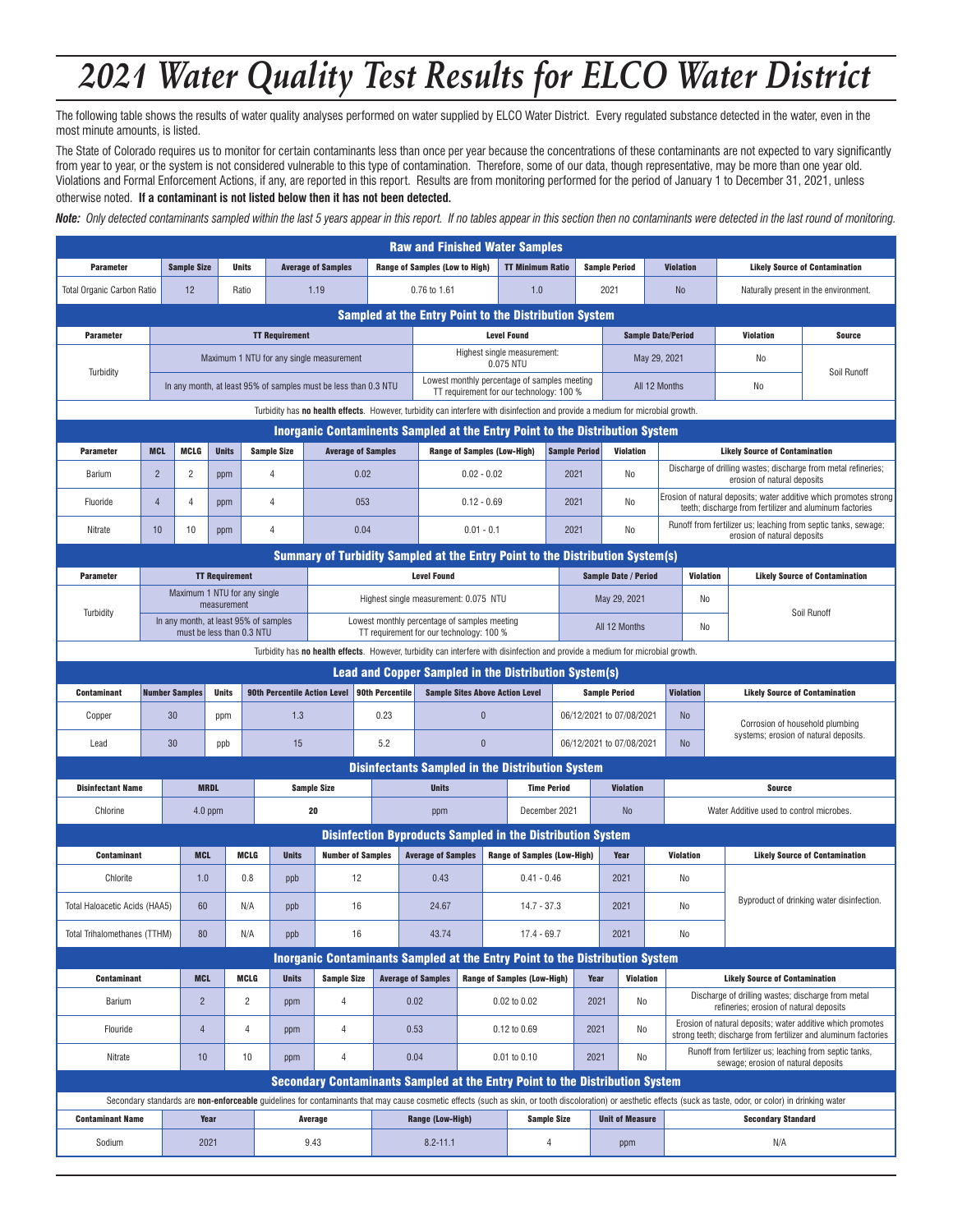# *2021 Water Quality Test Results for ELCO Water District*

#### Violations, Significant Deficiencies and Formal Enforcement Actions

**Soldier Canyon Filter Plant** had **NO Violations**, **Significant Deficiencies** or **Formal Enforcement Actions** in **2021.**

#### **East Larimer County Water District Violations in 2021**

#### Non-Health-Based Violations

These violations do not usually mean that there was a problem with the water quality. If there had been, we would have notified you immediately. We missed collecting a sample (water quality is unknown), we reported the sample result after the due date, or we did not complete a report/notice by the required date.

| <b>Name</b>                  | <b>Description</b>                                                                                         | <b>Time Period</b>       |  |  |  |  |
|------------------------------|------------------------------------------------------------------------------------------------------------|--------------------------|--|--|--|--|
| <b>Public Notice</b>         | Failure to notify - see below for additional information                                                   | $10/30/2021 - 6/30/2022$ |  |  |  |  |
| Lead & Copper Rule           | Failure to Report – see below for additional information                                                   | 10/01/2021 - 10/22/2021  |  |  |  |  |
| M613 - Cross Connection Rule | Failure to Complete Annual Backflow Report for 2020 – see below for additional information                 | 09/29/2021 - 1/26/2022   |  |  |  |  |
| M610 - Cross Connection Rule | Failure to develop or implement a written backflow program document – see below for additional information | 09/29/2021 - 1/26/2022   |  |  |  |  |
|                              |                                                                                                            |                          |  |  |  |  |

Additional Violation Information

#### **Re: PUBLIC NOTICE and LEAD AND COPPER RULE Non-Health-Based Violations IMPORTANT INFORMATION ABOUT YOUR DRINKING WATER**

East Larimer County Water District

Reporting Requirements Not Met (Public Notice, Lead and Copper Rule)

Our water system recently violated a drinking water requirement. Although this situation is not a public health risk, as our customers you have a right to know what happened, what you should do, and what we are doing to correct this situation.

**Lead and Copper Rule Violation:** We failed to report required lead and copper sampling result information to the state drinking water program by 10/21/2022. We realize the importance of reporting information to the state to demonstrate whether or not your drinking water meets health standards.

**Public Notice Violation:** We also failed to notify you of the violation/situation in a timely manner.

**What does this mean? What should I do?**

There is nothing you need to do at this time. If a situation arises where the water is no longer safe to drink, you will be notified within 24 hours. **ELCO's water has and continues to pass all health-based water quality tests and is safe to drink**.

#### **What is being done?**

**Public Notice Violation:** The public is being notified with distribution of information in this 2021 annual water quality report.

**Lead and Copper Rule Violation:** The third-party laboratory responsible for analyzing and reporting lead and copper results to CDPHE failed to submit one sample location result (of thirty total) to CDPHE. When notified of this the laboratory promptly submitted the missing location data on 10/22/2021. In the future ELCO will ensure testing paperwork from any third-party laboratory is completed correctly and quickly before submission to the CDPHE. The problem was resolved on 10/22/2021 (missing information submitted.).

For more information, please contact Randy Siddens at randys@elcowater.org or 970-493-2044, or 232 South Link Lane, Fort Collins, CO 80524.

*\*Please share this information with all the other people who drink this water, especially those who may not have received this notice directly (for example, people in apartments, nursing homes, schools, and businesses). You can do this by posting this notice in a public place or distributing copies by hand or mail\**

**This notice is being sent to you by:** East Larimer County Water District - CO0135233

**Date distributed:** By June 30, 2022 (to be distributed with the annual water quality report)